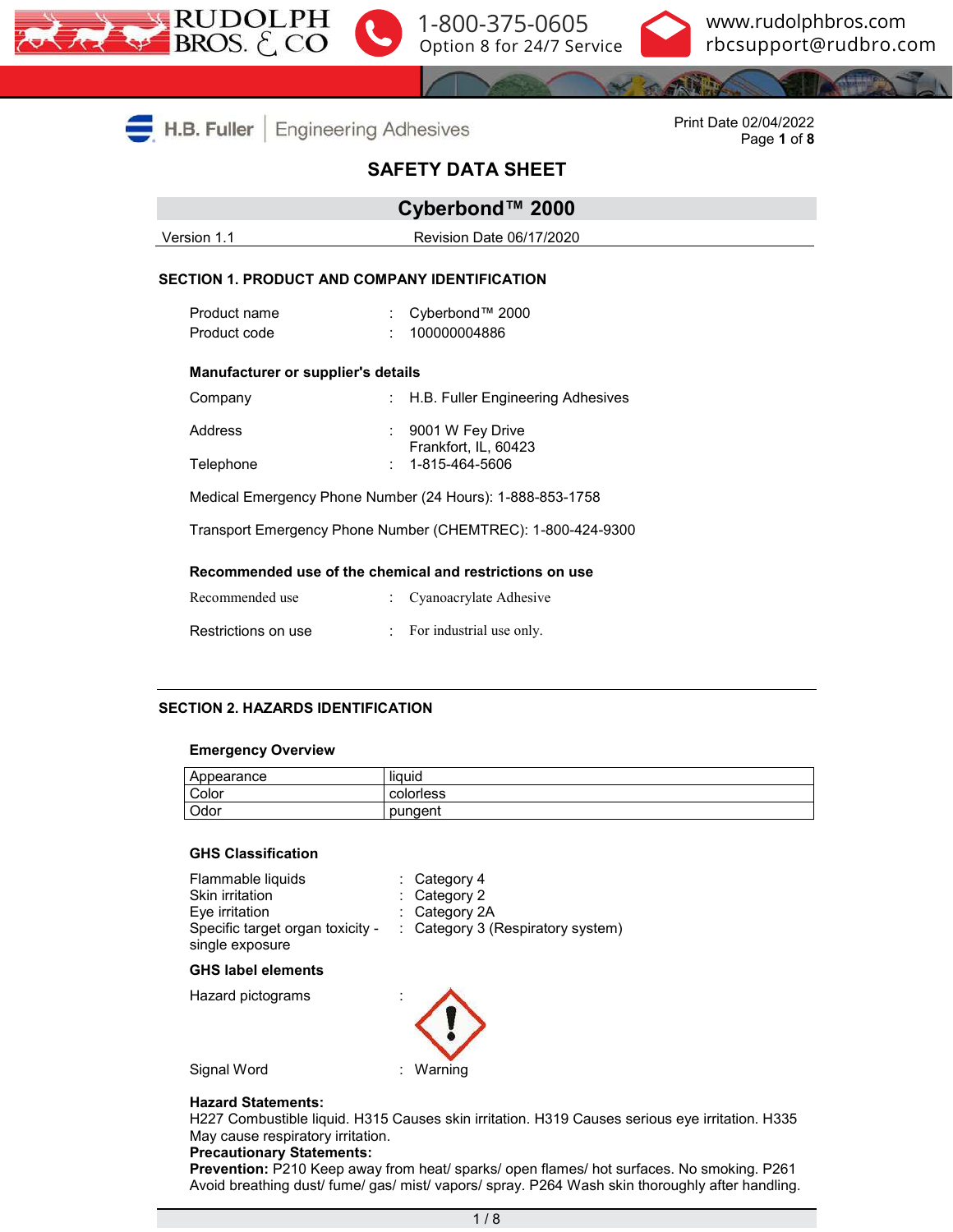

# **Cyberbond™ 2000**

Version 1.1 Revision Date 06/17/2020

P271 Use only outdoors or in a well-ventilated area. P280 Wear protective gloves/ eye protection/ face protection.

**Response:** P302 + P352 IF ON SKIN: Wash with plenty of soap and water. P304 + P340 + P312 IF INHALED: Remove person to fresh air and keep comfortable for breathing. Call a POISON CENTER/ doctor if you feel unwell. P305 + P351 + P338 IF IN EYES: Rinse cautiously with water for several minutes. Remove contact lenses, if present and easy to do. Continue rinsing. P332 + P313 If skin irritation occurs: Get medical advice/ attention. P337 + P313 If eye irritation persists: Get medical advice/ attention. P362 Take off contaminated clothing and wash before reuse. P370 + P378 In case of fire: Use dry sand, dry chemical or alcohol-resistant foam to extinguish. **Storage:** P403 + P233 Store in a well-ventilated place. Keep container tightly closed. P403 + P235 Store in a well-ventilated place. Keep cool. P405 Store locked up.

**Disposal:** P501 Dispose of contents/ container to an approved waste disposal plant.

# **Potential Health Effects**

#### **Carcinogenicity:**

| <b>IARC</b> | No ingredient of this product present at levels greater than or<br>equal to 0.1% is identified as probable, possible or confirmed<br>human carcinogen by IARC. |
|-------------|----------------------------------------------------------------------------------------------------------------------------------------------------------------|
| <b>OSHA</b> | No component of this product present at levels greater than or<br>equal to 0.1% is on OSHA's list of regulated carcinogens.                                    |
| <b>NTP</b>  | No ingredient of this product present at levels greater than or<br>equal to 0.1% is identified as a known or anticipated carcinogen<br>by NTP.                 |

# **SECTION 3. COMPOSITION/INFORMATION ON INGREDIENTS**

Substance / Mixture : Mixture

#### **Hazardous ingredients**

| Chemical name         | CAS-No.   | Concentration [%] |
|-----------------------|-----------|-------------------|
| ethyl 2-cyanoacrylate | 7085-85-0 | $90 - 100$        |

Actual concentration is withheld as a trade secret

# **SECTION 4. FIRST AID MEASURES**

| General advice          | : Show this material safety data sheet to the doctor in<br>attendance.                                                                                                                                        |
|-------------------------|---------------------------------------------------------------------------------------------------------------------------------------------------------------------------------------------------------------|
| If inhaled              | $\therefore$ Move to fresh air.<br>If not breathing, give artificial respiration.<br>Keep patient warm and at rest.<br>Consult a physician after significant exposure.                                        |
| In case of skin contact | : Wash off immediately with soap and plenty of water.<br>Call a physician if irritation develops or persists.<br>Cyanoacrylate. Danger. Bonds skin and eyes in seconds.<br>Keep out of the reach of children. |
| In case of eye contact  | : Rinse immediately with plenty of water, also under the eyelids.<br>Seek medical advice.                                                                                                                     |







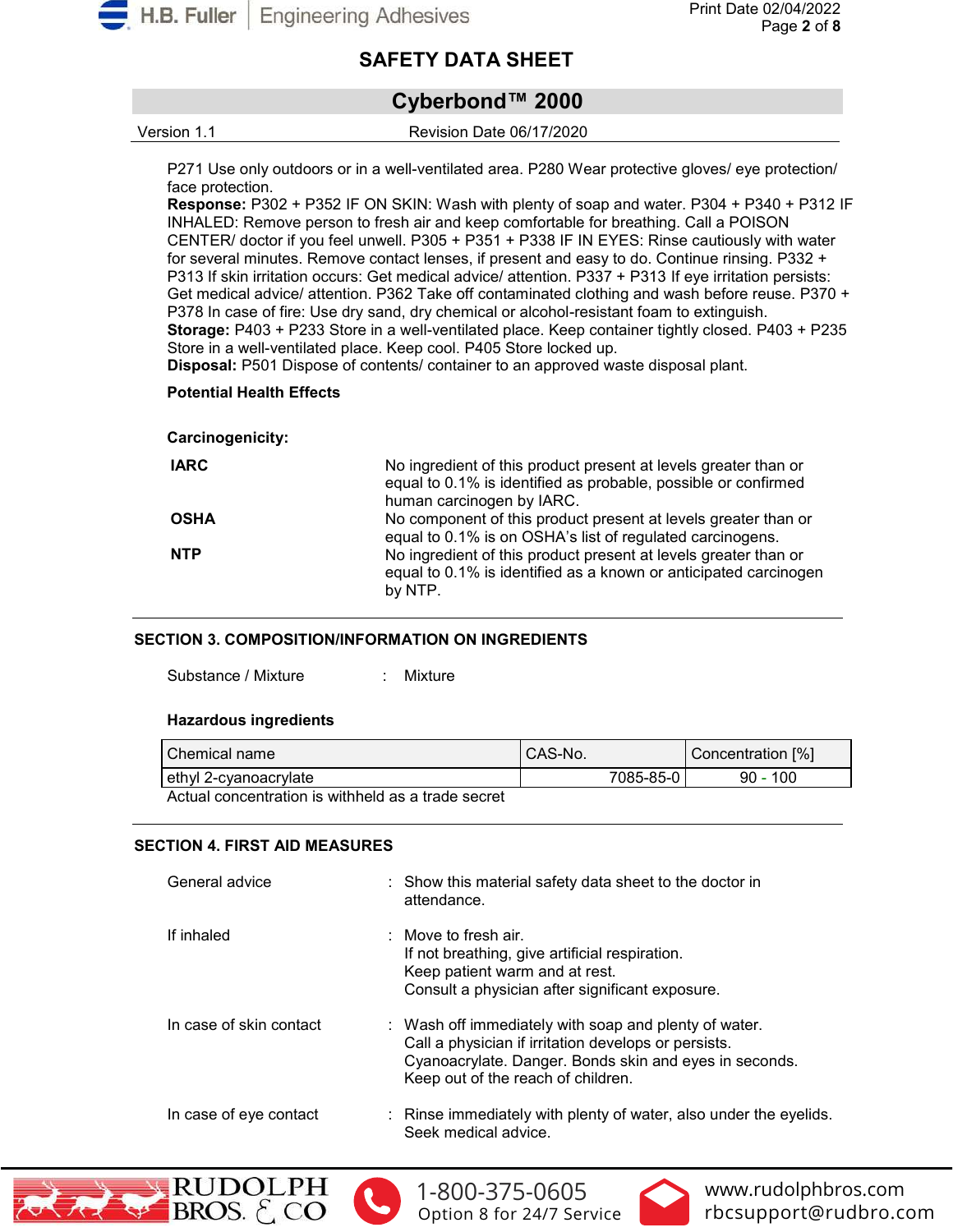

| Cyberbond™ 2000 |                                                                                                                          |  |
|-----------------|--------------------------------------------------------------------------------------------------------------------------|--|
| Version 1.1     | Revision Date 06/17/2020                                                                                                 |  |
| If swallowed    | : If swallowed, call a poison control center or doctor<br>immediately.<br>Do not induce vomiting without medical advice. |  |

## **SECTION 5. FIRE-FIGHTING MEASURES**

| Suitable extinguishing media                                          | : Use water spray, alcohol-resistant foam, dry chemical or<br>carbon dioxide.                                          |
|-----------------------------------------------------------------------|------------------------------------------------------------------------------------------------------------------------|
| Unsuitable extinguishing<br>media                                     | : Water spray jet                                                                                                      |
| Hazardous combustion<br>products<br>Specific extinguishing<br>methods | : Nitrogen oxides $(NOx)$                                                                                              |
| Further information                                                   | : Use extinguishing measures that are appropriate to local<br>circumstances and the surrounding environment.           |
| Special protective equipment<br>for fire-fighters                     | : Wear an approved positive pressure self-contained breathing<br>apparatus in addition to standard fire fighting gear. |

# **SECTION 6. ACCIDENTAL RELEASE MEASURES**

| Personal precautions,<br>protective equipment and<br>emergency procedures | : Refer to protective measures listed in sections 7 and 8.<br>Ensure adequate ventilation.                     |
|---------------------------------------------------------------------------|----------------------------------------------------------------------------------------------------------------|
| Environmental precautions                                                 | : Prevent product from entering drains.<br>Do not flush into surface water or sanitary sewer system.           |
| Methods and materials for<br>containment and cleaning up                  | $\therefore$ Allow to solidify.<br>Pick up and transfer to properly labeled containers.<br>Ventilate the area. |

# **SECTION 7. HANDLING AND STORAGE**

| Local/Total ventilation     | : Use only with adequate ventilation.                                                                                          |
|-----------------------------|--------------------------------------------------------------------------------------------------------------------------------|
| Advice on safe handling     | : Wear personal protective equipment.<br>Do not get on skin or clothing.<br>Use only in an area equipped with a safety shower. |
| Conditions for safe storage | : Keep containers tightly closed in a dry, cool and well-<br>ventilated place.<br>Store in original container.                 |
| Materials to avoid          | : Do not store together with oxidizing and self-igniting products.                                                             |





[1-800-375-0605](tel:+118003750605) Option 8 for 24/7 Service

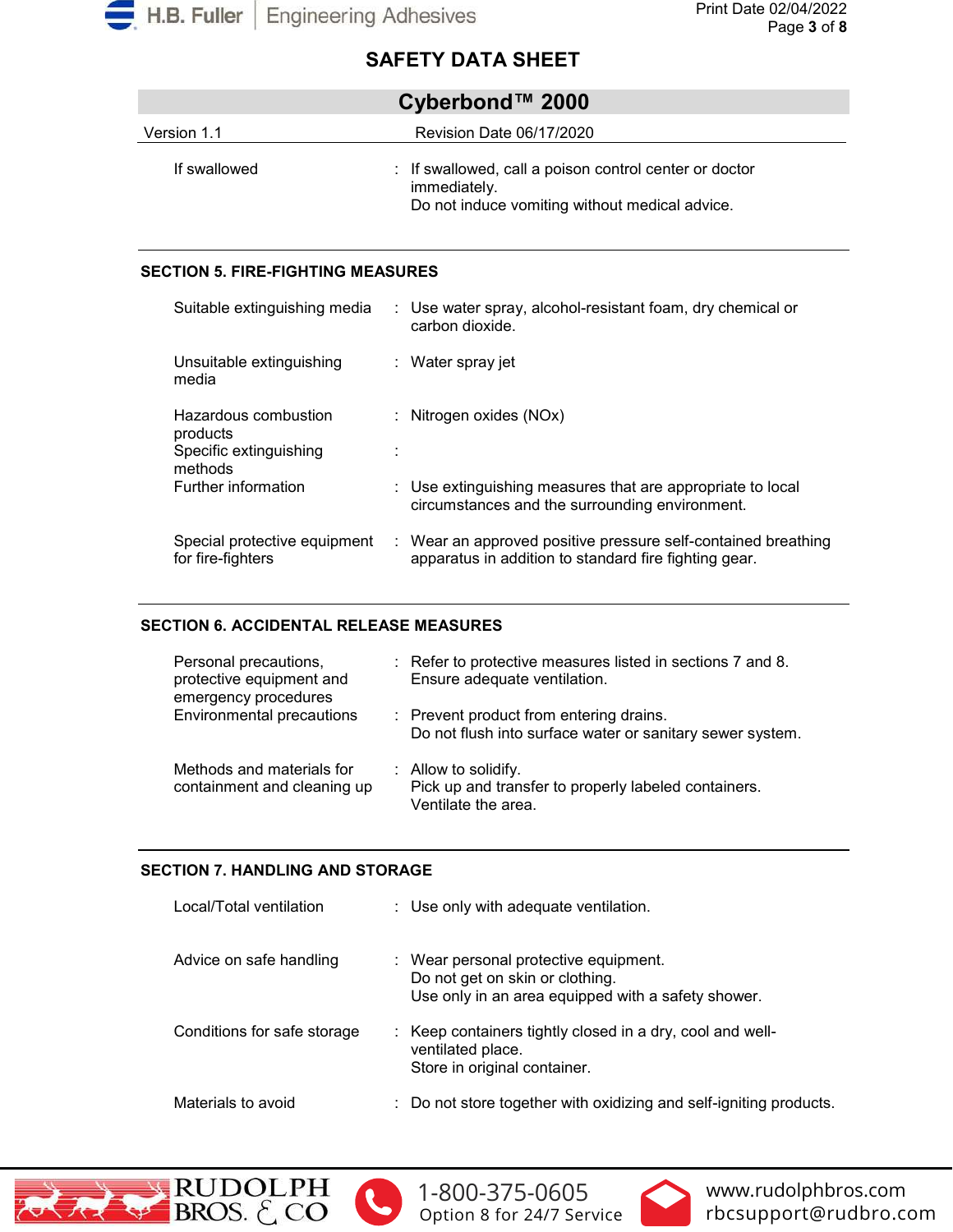

# **Cyberbond™ 2000**

Version 1.1 Revision Date 06/17/2020

# **SECTION 8. EXPOSURE CONTROLS/PERSONAL PROTECTION**

#### **Ingredients with workplace control parameters**

| Components            | CAS-No.   | Value type<br>(Form of<br>exposure) | Control<br>parameters /<br>Permissible<br>concentration | <b>Basis</b>   |
|-----------------------|-----------|-------------------------------------|---------------------------------------------------------|----------------|
| ethyl 2-cyanoacrylate | 7085-85-0 | PEL                                 | $0.2$ ppm<br>$1.02$ mg/m $3$                            | <b>CAL PEL</b> |
|                       |           | TWA                                 | $0.2$ ppm                                               | <b>ACGIH</b>   |
|                       |           | <b>STEL</b>                         | 1 ppm                                                   | <b>ACGIH</b>   |

#### **Personal protective equipment**

| Respiratory protection   | : Use respiratory protection unless adequate local exhaust<br>ventilation is provided or exposure assessment demonstrates<br>that exposures are within recommended exposure guidelines. |
|--------------------------|-----------------------------------------------------------------------------------------------------------------------------------------------------------------------------------------|
| Filter type              | : Combined particulates and organic vapor type                                                                                                                                          |
| Hand protection          |                                                                                                                                                                                         |
| Material                 | $:$ Nitrile rubber                                                                                                                                                                      |
| <b>Remarks</b>           | : Do not wear cotton or natural fiber gloves.                                                                                                                                           |
|                          |                                                                                                                                                                                         |
| Eye protection           | : Tightly fitting safety goggles<br>Ensure that eyewash stations and safety showers are close to<br>the workstation location.                                                           |
| Skin and body protection | $\therefore$ Long sleeved clothing<br>Preventive skin protection                                                                                                                        |
| Protective measures      | $:$ Avoid contact with skin.                                                                                                                                                            |
| Hygiene measures         | : Avoid contact with skin, eyes and clothing.                                                                                                                                           |

## **SECTION 9. PHYSICAL AND CHEMICAL PROPERTIES**

| Appearance<br>Color<br>Odor<br><b>Odor Threshold</b>         | liquid<br>: colorless<br>pungent<br>: No data available                                            |
|--------------------------------------------------------------|----------------------------------------------------------------------------------------------------|
| Melting point/freezing point                                 | $:$ is not determined                                                                              |
| Boiling point/boiling range                                  | : is not determined                                                                                |
|                                                              | $>$ 190 °C                                                                                         |
| Flash point<br>Evaporation rate<br>Flammability (solid, gas) | $: 80 °$ CMethod: closed cup<br>$:$ is not determined<br>: Not classified as a flammability hazard |







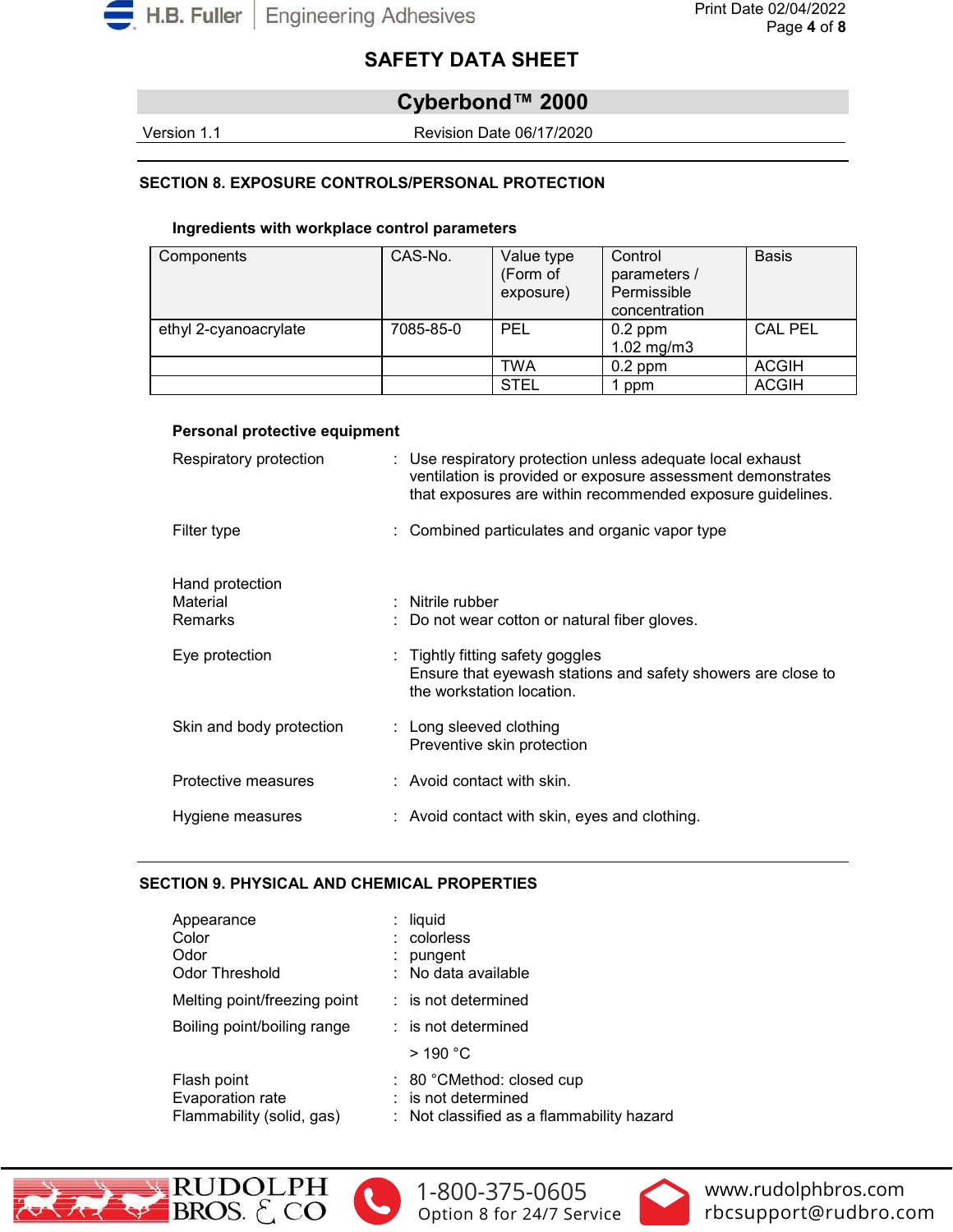

| Version 1.1                                | Revision Date 06/17/2020                        |
|--------------------------------------------|-------------------------------------------------|
| Upper explosion limit                      | : Upper flammability limit<br>is not determined |
| Lower explosion limit                      | : Lower flammability limit<br>is not determined |
| Vapor pressure                             | : 1 hPa (25 °C)                                 |
| Density<br>Solubility(ies)                 | : $0.9 - 1.1$ g/cm3                             |
| Water solubility                           | $:$ is not determined                           |
|                                            | insoluble                                       |
| Partition coefficient: n-<br>octanol/water | $\therefore$ No data available                  |
| Autoignition temperature                   | : is not determined                             |
| Viscosity<br>Viscosity, kinematic          | $:$ is not determined                           |

# **Cyberbond™ 2000**

## **SECTION 10. STABILITY AND REACTIVITY**

| Chemical stability                  | : The product is chemically stable. |
|-------------------------------------|-------------------------------------|
| Hazardous decomposition<br>products | : Stable under normal conditions.   |

# **SECTION 11. TOXICOLOGICAL INFORMATION**

#### **Acute toxicity**

No data available

#### **Skin corrosion/irritation**

No data available

# **Serious eye damage/eye irritation**

No data available

#### **Respiratory or skin sensitization**

No data available

# **Germ cell mutagenicity**

No data available

#### **Carcinogenicity**

No data available

# **Reproductive toxicity**

No data available

# **STOT-single exposure**





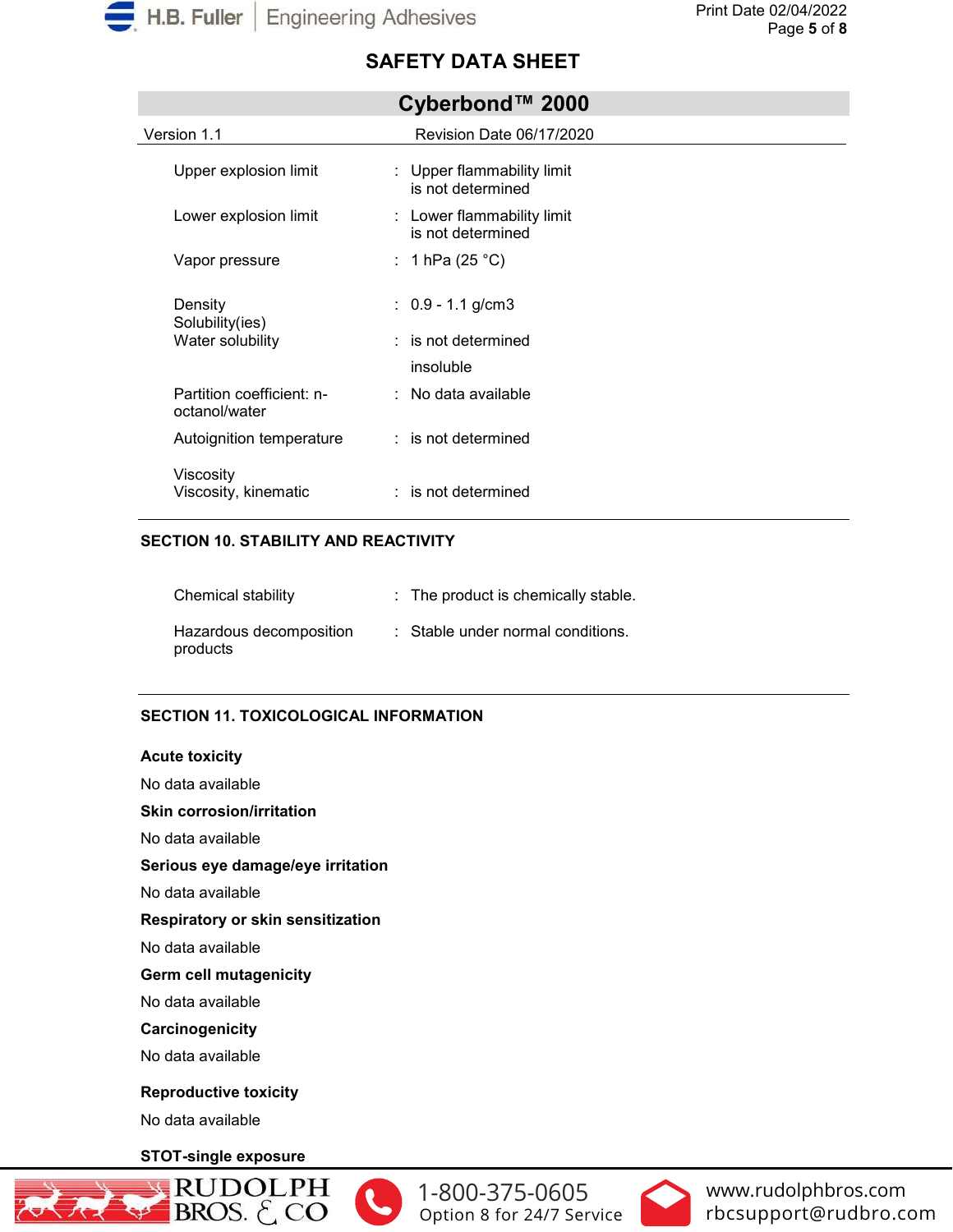

# **Cyberbond™ 2000**

Version 1.1 Revision Date 06/17/2020

No data available

**STOT-repeated exposure**

No data available

#### **Aspiration toxicity**

No data available

#### **SECTION 12. ECOLOGICAL INFORMATION**

#### **Ecotoxicity**

No data available

**Persistence and degradability**

No data available **Bioaccumulative potential**

#### **Mobility in soil**

No data available

#### **Other adverse effects**

No data available

#### **SECTION 13. DISPOSAL CONSIDERATIONS**

#### **Disposal methods**

Waste from residues : Do not dispose of together with household waste. Do not dispose of waste into sewer. To the best of our knowledge, this product does not meet the definition of hazardous waste under the U.S. EPA Hazardous Waste Regulations 40 CFR 261. Disposal via incineration at an approved facility is recommended, as industry best practice. Consult state, local or provincial authorities for more restrictive requirements.

# **SECTION 14. TRANSPORT INFORMATION**

#### **Special precautions for user**

| Opecial precaduotis for user                                      |                                                                  |
|-------------------------------------------------------------------|------------------------------------------------------------------|
| <b>Remarks</b>                                                    | : 49CFR: Not dangerous goods in non-bulk packaging.              |
| <b>Domestic regulation</b>                                        |                                                                  |
| <b>49 CFR</b><br>UN/ID/NA number<br>Proper shipping name<br>Class | : 1993<br>: Combustible liquid, n.o.s.<br>: CBL                  |
| RUDOLPH<br>BROS.                                                  | 1-800-375-0605<br>www.ru<br>Option 8 for 24/7 Service<br>rbcsupp |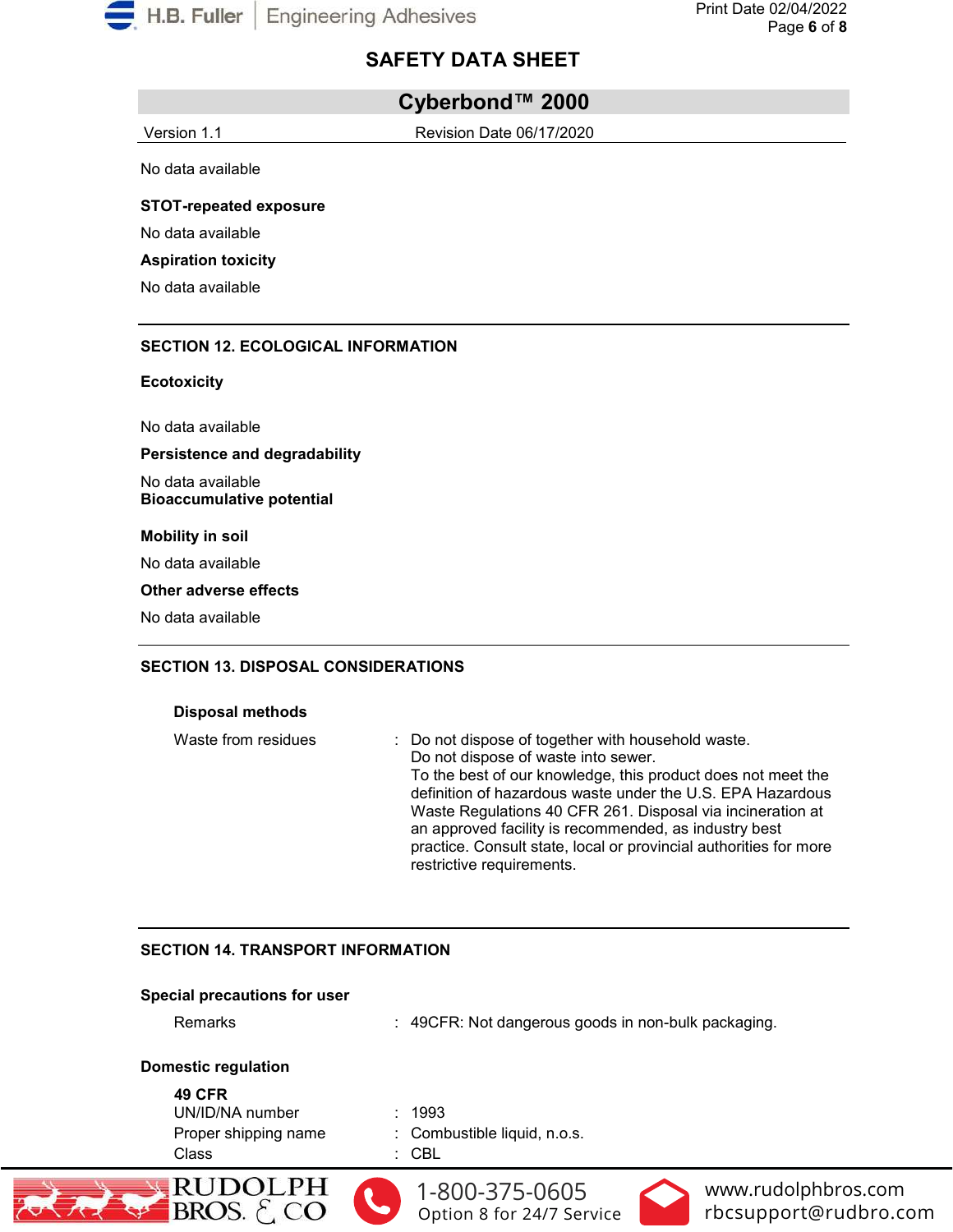

| Cyberbond™ 2000                  |                           |  |
|----------------------------------|---------------------------|--|
| Version 1.1                      | Revision Date 06/17/2020  |  |
| Packing group<br><b>ERG Code</b> | : III<br>$\therefore$ 128 |  |
| Marine pollutant                 | : no                      |  |
|                                  |                           |  |

# **International Regulations**

**UNRTDG** Not regulated as a dangerous good

**IATA-DGR** Not regulated as a dangerous good

#### **IMDG-Code**

Not regulated as a dangerous good

# **Transport in bulk according to Annex II of MARPOL 73/78 and the IBC Code**

Not applicable for product as supplied.

# **SECTION 15. REGULATORY INFORMATION**

| SARA 311/312 Hazards | : Flammable (gases, aerosols, liquids, or solids)<br>Skin corrosion or irritation<br>Serious eye damage or eye irritation<br>Specific target organ toxicity (single or repeated exposure) |
|----------------------|-------------------------------------------------------------------------------------------------------------------------------------------------------------------------------------------|
| <b>SARA 302</b>      | : This material does not contain any components with a section 302<br>EHS TPO.                                                                                                            |
| <b>SARA 313</b>      | : This material does not contain any chemical components with known<br>CAS numbers that exceed the threshold (De Minimis) reporting levels<br>established by SARA Title III, Section 313. |

# **Clean Air Act**

This product does not contain any hazardous air pollutants (HAP), as defined by the U.S. Clean Air Act Section 112 (40 CFR 61).

#### **US State Regulations**

| <b>California Prop 65</b> |  | Please contact Supplier for more information. |  |  |
|---------------------------|--|-----------------------------------------------|--|--|
|---------------------------|--|-----------------------------------------------|--|--|

#### **The ingredients of this product are reported in the following inventories:**

| TSCA         | All substances listed as active on the TSCA inventory  |
|--------------|--------------------------------------------------------|
| DSL          | All components of this product are on the Canadian DSL |
| AICS         | On the inventory, or in compliance with the inventory  |
| <b>ENCS</b>  | On the inventory, or in compliance with the inventory  |
| KECI         | On the inventory, or in compliance with the inventory  |
| <b>PICCS</b> | On the inventory, or in compliance with the inventory  |
|              |                                                        |